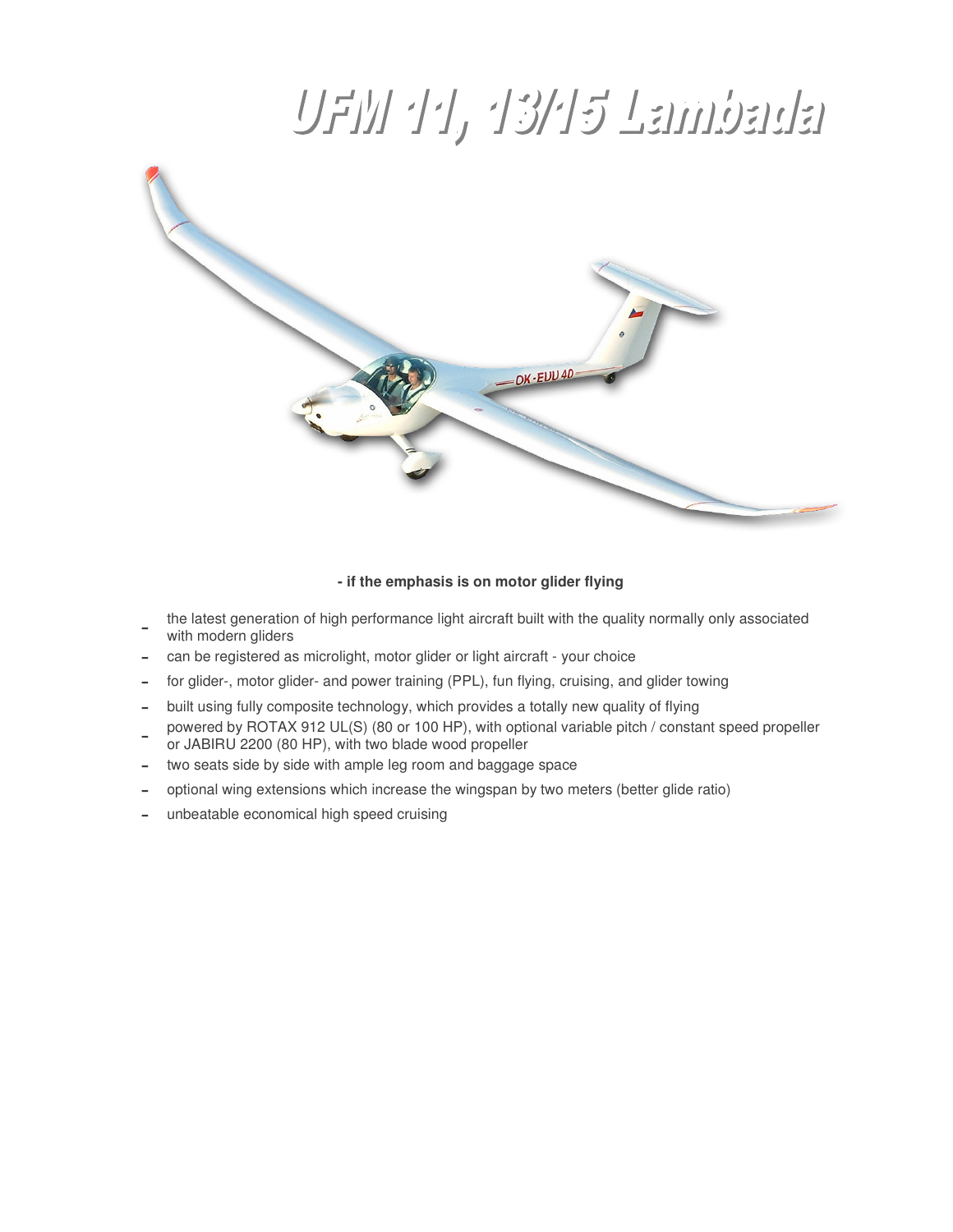

# *Technical description*

*Type:* Side-by-side ultralight / kitbuild

*Programme:* Design started June 1994, first flight (UFM 13 prototype) 23 May 1996, production began October 1996, first customer delivery October 1997.

## *Current versions:*

UFM 11 Lambada Short span (11,80 m, 38 ft 8  $\frac{1}{2}$  in) version Production been renew in 2003 because of new version equipped with slot flaps (before used on UFM 10 Samba wing).

#### UFM 13/15 Lambada

Wing span from 13 to 15 m (optional wingtips) A UFM 13/15 Lambada (OK-DUU 24) shown at Friedrichshafen AERO 2003 featured with Rotax 912 (80hp) engine and WOODCOMP Varia 1.6 feathering propeller.

## *Customers:*

Total 15 factory-built UFM 11s and 40 UFM 13/15s built by late 2003, exported to South Africa, France, Spain, USA, Brazil, Netherlands, Germany, Switzerland, Ireland and elsewhere.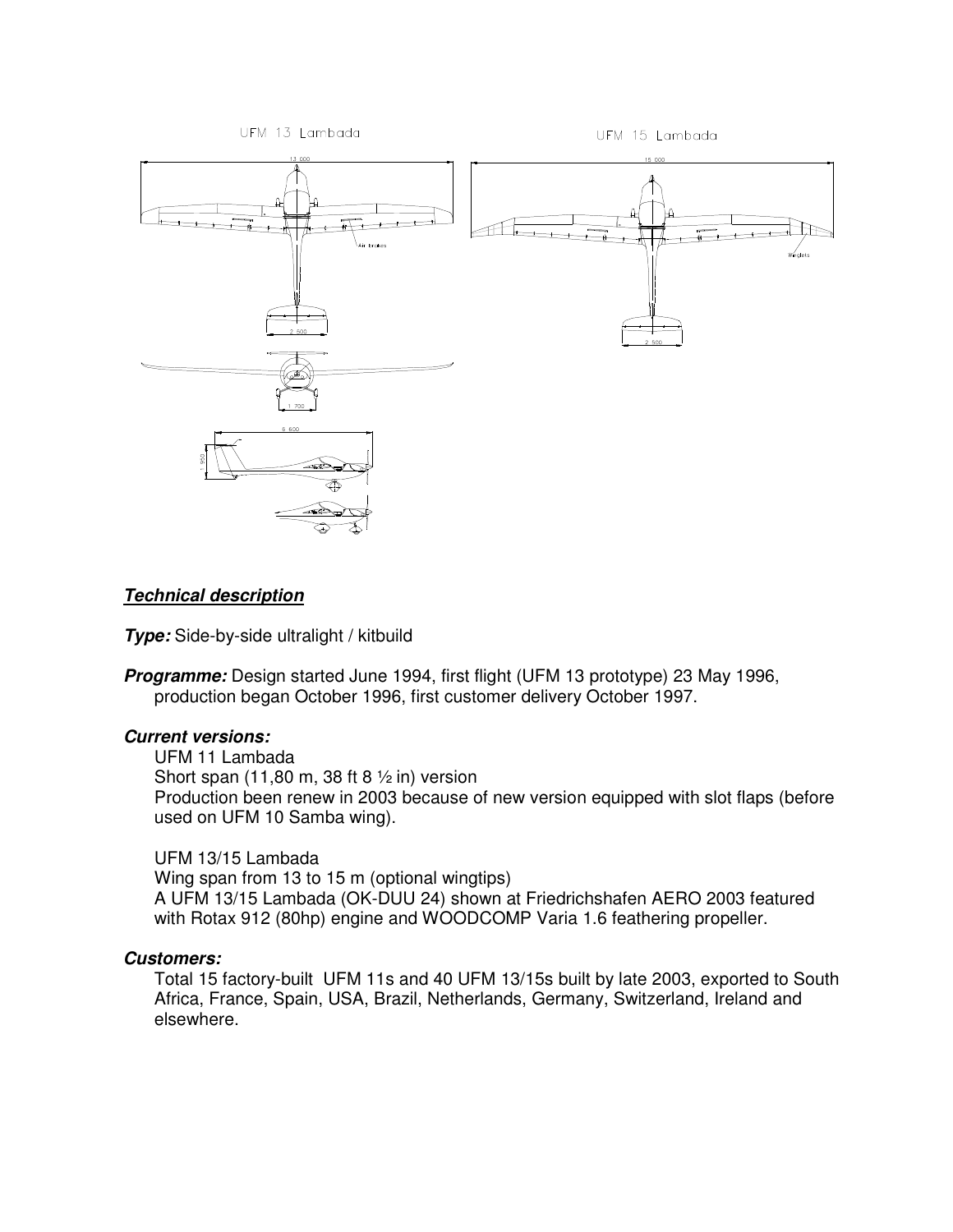#### *Design features:*

Conforms to JAR-VLA (BCAR-S). Forward-swept wings with cranked leading-edge and laminar profile (aerofoil section SM 701), incidence 3°. T-tail. Wings and HTU easily detach (automatic control lines connections) for storage and transport.

# *Flying controls:*

UFM 13/15 Lambada is controlled by conventional flaperons, rudder and one-piece elevator, upper surface Schempp-Hirth spoilers.

UFM 11 Lambada is controlled by conventional ailerons, rudder, one-piece elevator and three positions slot flaps.

## *Structure:*

Laminated glass fibre and carbon fibre with CFRP wing spar.

## *Landing gear:*

Fixed tricycle or tailwheel (only UFM 13/15 Lambada) type, hydraulic brakes. Mainwheel tyres 4.00-8.

# *Power plant:*

One Rotax 912 UL, 59,6kW (80hp) or Rotax 912 ULS, 73,5kW (100hp) or Jabiru 2200 59,7kW (80hp), four stroke engines driving propeller WOODCOMP Varia two blade, carbon fibre or WOODCOMP SR200, SR2000 or SR3000 two or three blade. Fuel tank integrated in wing, capacity 1 or 2 x 50 litres (13,2 US gallons, 11.0 Imp gallons).

# *External dimensions:*

| Wing span                    |                              |
|------------------------------|------------------------------|
| Lambada UFM 11               | 11.90 m                      |
| Lambada UFM 13/15            | 13.00 m or                   |
|                              | 15.00 m extended span        |
| Length overall               | 6.60 m                       |
| Height overall               | 1.95 <sub>m</sub>            |
| Dimensions internal:         |                              |
| Cabin max. width             | 1.06 <sub>m</sub>            |
| Areas:                       |                              |
| Wing, gross                  |                              |
| Lambada UFM 11               | 11.70 $m^2$ (125,9 sq.ft)    |
| Lambada UFM 13/15            | 12.16 $m^2$ (130.9 sq ft) or |
|                              | 12.90 $m^2$ (138.3 sq ft)    |
| <b>Weights and loadings:</b> |                              |
| Empty weight from            | 265.0 kg (562 lb)            |
| MTOW depend on category      |                              |
| Ultralight                   | 450.0 kg (990 lb)            |
| <b>Ultralight with BRS</b>   | 472.5 kg (1040 lb)           |
| <b>VLA or experimental</b>   | 560.0 kg (1232 lb)           |
|                              |                              |